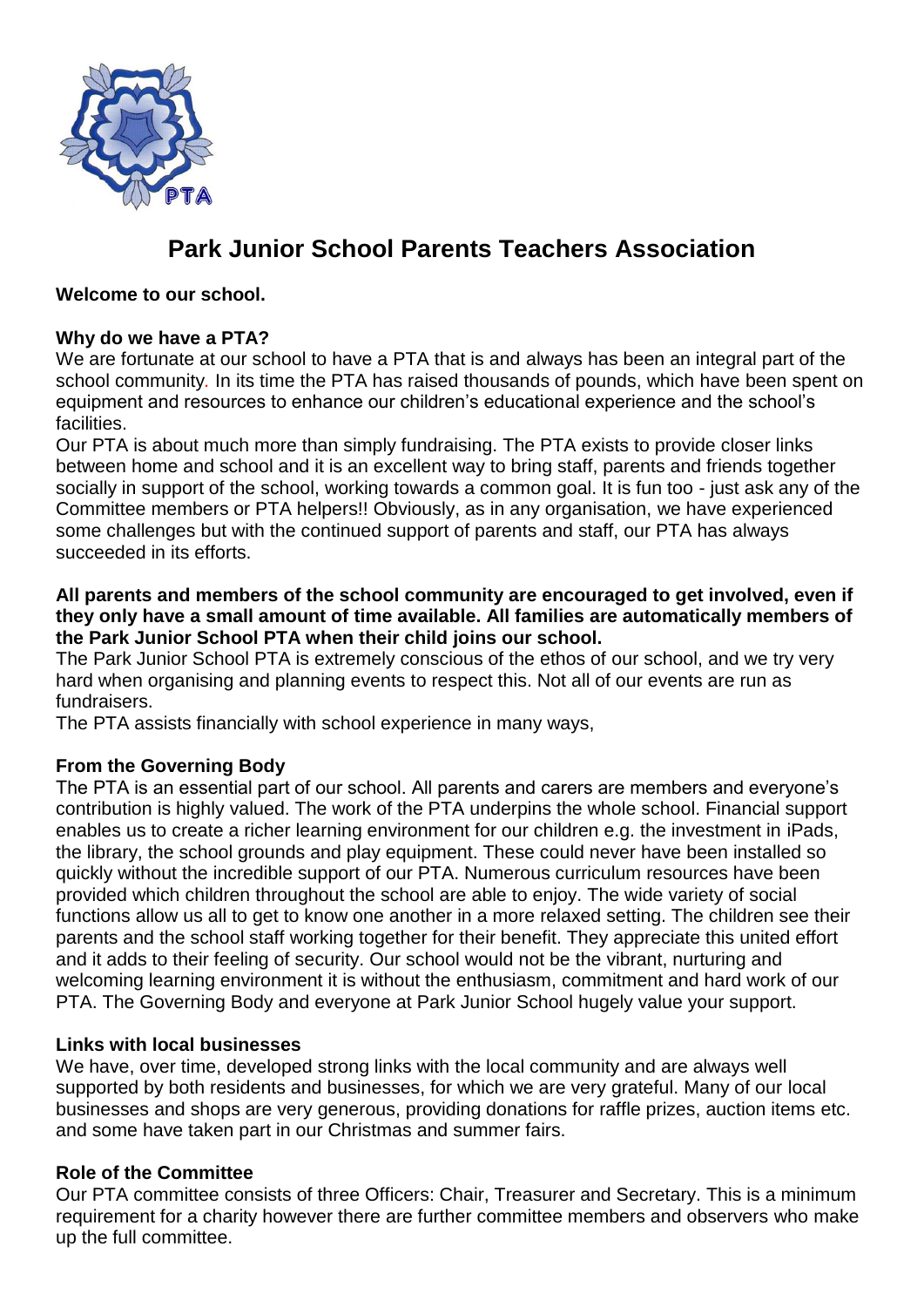The Committee meet on a regular basis, usually once per term, with smaller working groups meeting as necessary when we are planning larger events.

## **Annual General Meeting (AGM)**

Our Annual General Meeting is held at the beginning of the academic year and provides an opportunity for all parents to come along and hear in more detail about the work of the PTA*,* the events we have run, the funds we have raised and how the money has been spent. It is also the occasion when we elect our new committee members.

## **Support from Parentkind (formerly PTA UK)**

Our PTA is a member of Parentkind, which is a national charity and membership organisation. We pay an annual membership fee to the PTAUK which gives us lots of member benefits including comprehensive insurance cover for all PTA run events, support and advice on running the PTA plus fundraising ideas and good practice hints and tips.

#### **How we raise money**

Like most PTAs, the majority of our funds are raised through the events that we run. Some of our most popular events are:

- Christmas Fair
- Summer Fair
- Discos
- Film Nights.

We raise money in other ways too. Donations from parents are extremely important. You can donate time, money, items for sale, raffle prizes and auction lots or offers of services and skills.

#### **How we spend the money we raise**

Following a fundraising event the money is banked straight away. It is at our PTA Committee meetings, that the decisions on how to spend the money are agreed. Usually, our Head teacher will have a consultation with the children and staff to discuss items that the school would like the PTA to consider funding.

At other times it will be for resources to improve a particular area of the curriculum or school environment. The PTA funds are spent on the 'extras' that are not provided by the school's budget, thus making our children's learning experiences so much more fulfilling and exciting. We always endeavour to spend our funds in ways that will benefit all our children across all areas of the school and curriculum.

The money we raise is usually spent fairly quickly. That way, you can be sure that in supporting our school, your child/ren will feel the benefit, along with everybody else.

Of course, there will be times when we may have to fundraise for larger projects in the future.

### **How you can get involved**

There are lots of ways you can help and support your child through the PTA.

Offering to help before events or at other times during the year is so valuable. It doesn't matter if you can't help on a regular basis, or even if you cannot come into school. There are always jobs that can be done from home if you have half an hour to spare e.g. wrapping gifts, preparing raffle tickets etc. We really couldn't achieve what we do, without the behind the scenes help that we receive.

You can help by letting us know if you have any contacts or skills we could use, everything is potentially valuable to us.

And finally, we are always extremely grateful to receive donations as mentioned before.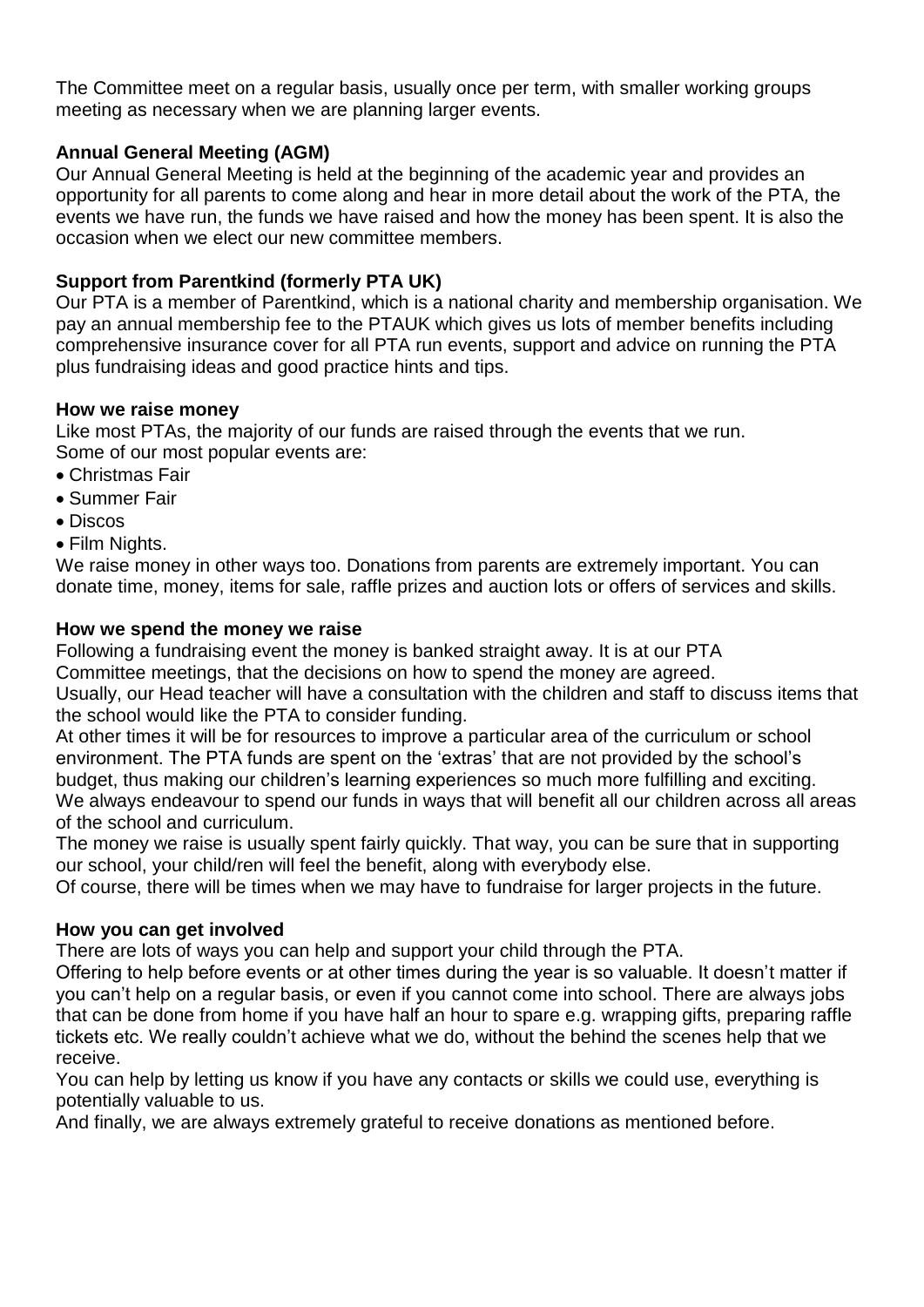## **Safeguarding and volunteer checks**

PTAs have a duty of care to consider the safety and well-being of children and vulnerable adults and to make sure this is considered when risk assessing an event.

### Who can be checked?

Not all people who have contact with children are required to have a DBS check. It will depend on:

- how often they have contact with children and
- whether that contact is considered regulated activity.

## What is NOT considered regulated activity?

Most activities carried out by a PTA volunteer cannot be considered regulated activity because they are not unsupervised, and are not carried out on a regular basis.

Examples of PTA activities that are not regulated could be:

- Helping at a school disco two or three times a year
- Helping at a film night
- Helping at a school fair

## What is considered a regulated activity?

Regulated activity relating to children comprises only:

1. Unsupervised activities: teach, train, instruct, care for or supervise children, or provide advice/guidance on well-being, or drive a vehicle only for children

2. Work for a limited range of establishments ('specified places'), with opportunity for contact, for example: schools, children's homes, childcare premises. Not work by supervised volunteers.

3. Relevant personal care, for example: washing or dressing; or health care by or supervised by a professional

4. Registered child-minding; and foster-carers.

Work under category 1 or 2 is a regulated activity only if conducted on a regular basis, which is generally defined as 'carried out by the same person once a week or more, or on 4 or more days in any 30-day period. It also includes any activity undertaken overnight (regardless of how often this occurs)'.

Examples of PTA activities that are regulated activities could be:

- running a weekly after school club, unsupervised
- listening to children reading in school on a weekly basis, unsupervised.

# **Members' Code of Conduct**

A safe community is obtained not only through the use of written rules and consequences but is derived from a nurturing atmosphere in which all individuals are treated with respect and compassion. Our school community consists of staff, children and parents learning together in an environment in which each person feels safe, valued, respected and stimulated.

This guide should be viewed as a means to strengthen our community of learners. It describes the basic expectations for behaviour, as well as the rules and consequences at PTA sponsored activities.

The guide begins with the Members' Rights and Responsibilities, followed by School Rules and Guidelines for Behaviour at PTA Functions. Throughout this document the word "members" refers to the children, staff and parents within our school community.

# **Members' Rights and Responsibilities**

• Members have the right to be treated with compassion and respect. They have the responsibility to be respectful of and sensitive to the feelings of others.

• Members have the right to be themselves. They have the responsibility to treat each other with fairness, courtesy and respect, because each is different from the other and each is special.

• Members have the right to be safe physically and emotionally. They have the responsibility to maintain the safety of others.

• Members have the right to be heard. They have the responsibility to listen to the ideas of others and to communicate calmly and clearly.

• Members have the right to communicate together. They have the responsibility to use technologies (including social networking sites) responsibly by not disrespecting any other member.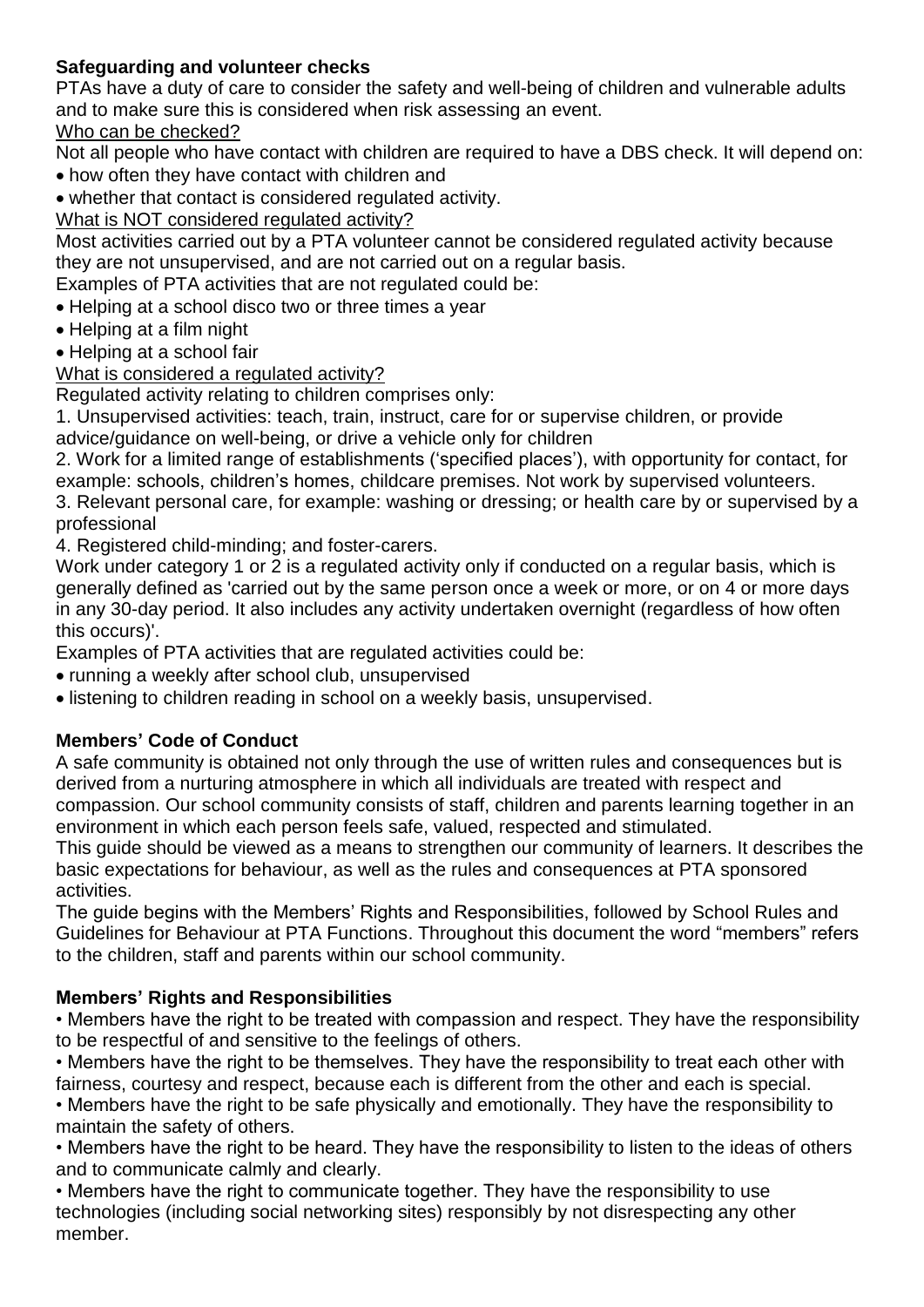• Members have the right to expect that their personal and communal property will be safe and secure. They have the responsibility to respect the school building, school equipment, other members' property and their own personal belongings.

• Members have the right to learn about themselves. They may express their feelings and opinions appropriately without being interrupted. They have the responsibility to respect the feelings and opinions of others.

## **Supervision of children at PTA events held at Park Junior School**

1 The PTA will be responsible for the organisation and management of the event.

2 Should an incident arise involving the welfare of a child or children it will be referred to a member of the school's teaching staff to deal with according to school policies.

3 For every event held on school premises involving school pupils there must be in attendance a member of the school's teaching staff who has agreed to deal with any incident involving the welfare of children.

4 If there is no member of staff available to attend then the event cannot go ahead.

## **School Rules and Guidelines for Behaviour at PTA Functions**

The children will:

- Uphold the School Rules and Values
- Keep hands, feet and other objects to themselves.
- Show respect for all adults and other pupils by their words and actions, and listen carefully to directions when they are given.
- Respect school and personal property.
- Refrain from name calling, swearing at or teasing others.
- Not engage in activities that may injure others whether intentional or unintentional.

• Whenever a pupil violates any of the above listed rules at PTA sponsored functions, he/she becomes subject to correction.

### **Adult Responsibilities:**

• It is the right and responsibility of an adult attending a PTA function to correct, or to report to the event coordinator or responsible teaching staff member, any misbehaviour by any pupil or parent that occurs at that specific PTA event.

• Parents/legal guardians attending PTA sponsored functions with their children are expected to assume responsibility for their children's and their own behaviour and safety.

• Parents/legal guardians unable to accompany their children to PTA sponsored functions are expected to designate or identify an adult who will be present and who will assume responsibility for their children's behaviour and safety. In the case of a school disco or film night for example, those present representing the PTA will assume this responsibility.

• The corrective action taken by the adult may range from simple verbal reprimand to suggesting the pupil be excluded from attending future PTA sponsored functions.

# **Consequences:**

• For the first offence occurring at a particular PTA event, the adult may verbally reprimand the child. It is suggested at this time the adult also reviews the code of conduct with the child.

• In the event of a second offence at the same event, the child may be removed from the situation and the event organiser or responsible teaching staff member will speak to the child.

• For a third offence at the same event, the parent/legal guardian is notified to remove the child from the event.

• Severe bad behaviour will result in immediately contacting the child's parent/legal guardian. The parent/legal guardian will be expected to remove the child from the event.